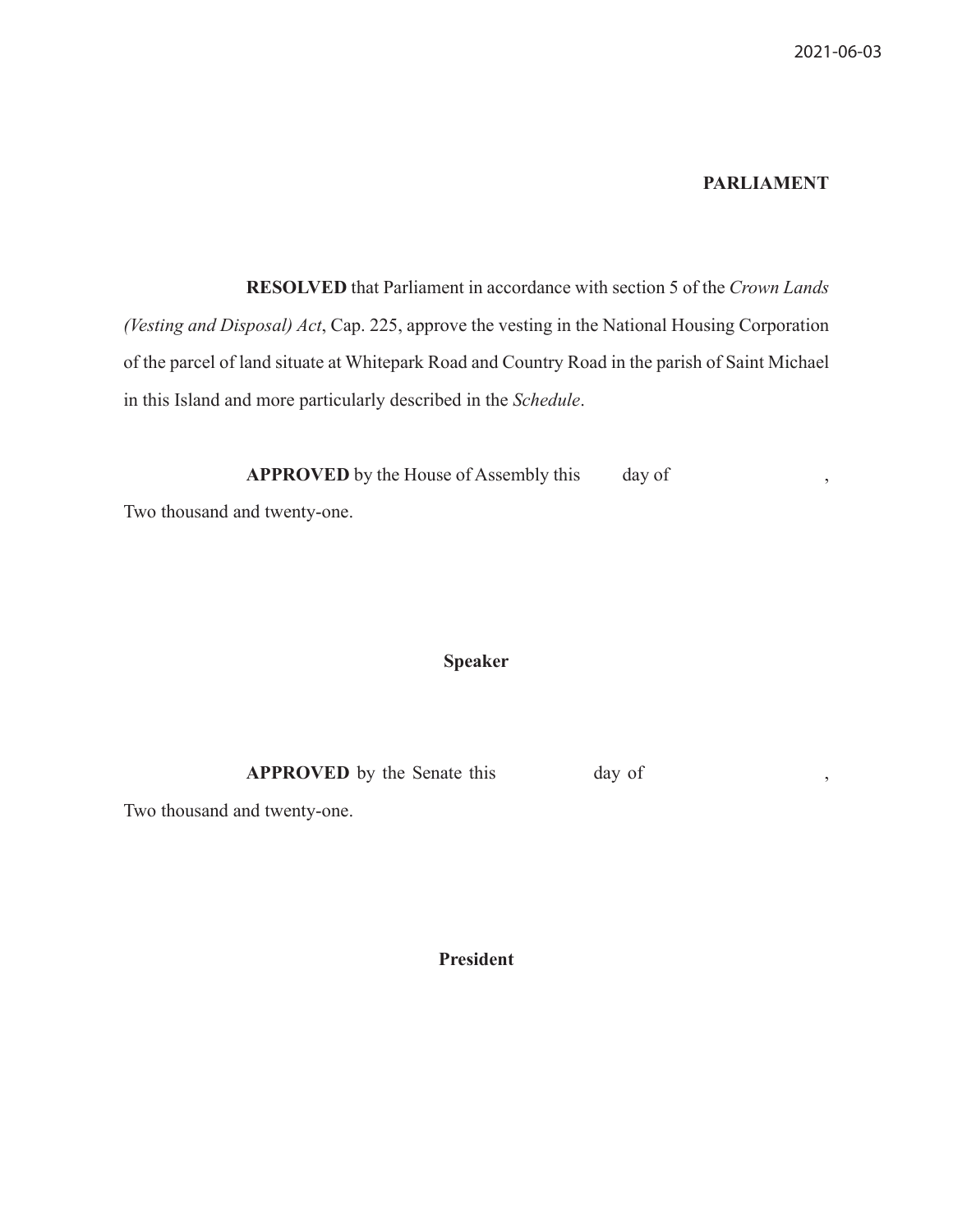## **SCHEDULE**

 **ALL THAT** land the property of the Crown situate at Whitepark Road and Country Road in the parish of Saint Michael in this Island namely Lot 1 (together with the buildings thereon) containing by admeasurement 11400.0 square metres (inclusive of 15.0 square metres in road reserve) abutting and bounding on lands now or formerly of The Wesleyan Holiness Church, on lands now or formerly of the Barbados Government, on lands now or formerly of Economical Homes Company Ltd. on lands now or formerly of the Barbados Government (Lot 2) on lands now or formerly of Country Road Investments Ltd. on lands now or formerly of the National Housing Corporation, on other lands of the Barbados Government (Drain) and on a road known as Whitepark Road which leads to Bridgetown in one direction and Bank Hall in the other direction or however else the same may abut and bound as shown and delineated on a plan certified on the 13<sup>th</sup> day of October, 2020 by Samuel N. Taylor, Land Surveyor and recorded on the 10<sup>th</sup> day of November, 2020 in the Lands and Surveys Department as Plan No. 1354/2020.